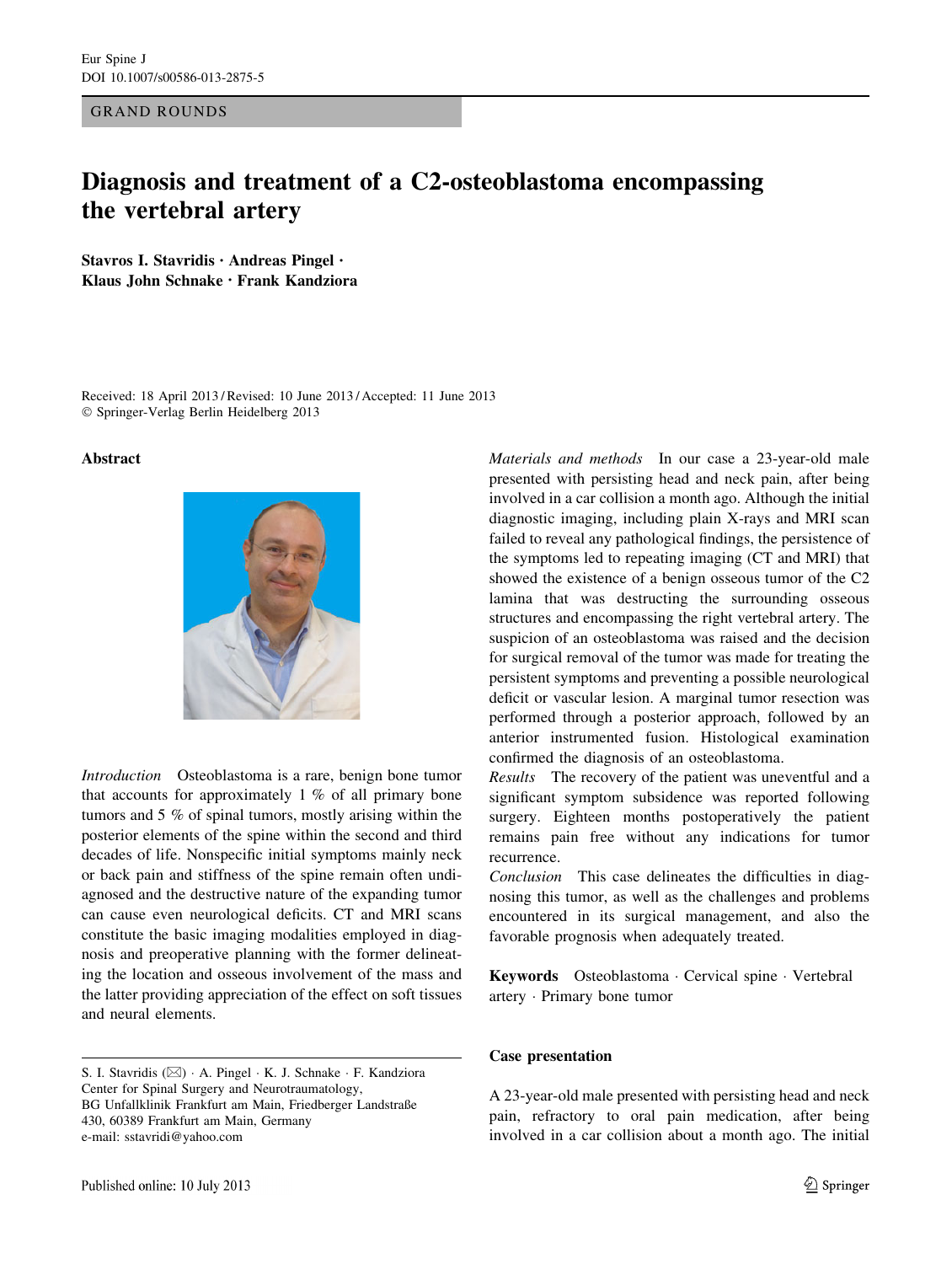<span id="page-1-0"></span>

Fig. 1 MRI scan of the cervical spine performed 6 weeks after the accident shows a non-specific right-sided osseous edema of the C2 vertebral body



Fig. 2 CT scan displays an almost 2 cm in diameter formation, with bubble-type calcifications, surrounded by a foam-like zone and sclerosis of the adjacent bone, situated in the lamina and the transverse process of C2 and eroding the right C2/3 facet joint

diagnostic imaging, including plain X-rays and MRI scan that was performed immediately after the accident, failed to reveal any pathological findings and the patient was treated conservatively with oral analgesics and physiotherapy.

Since there was no improvement of the symptoms within 6 weeks following the initial injury, a neurological examination including neurophysiology tests and a new MRI scan of the cervical spine were performed.

Neurological examination showed no abnormalities, but the MRI scan displayed a ''right-sided osseous edema of the C2 vertebral body, without a visible fracture line or other abnormalities'' (Fig. 1).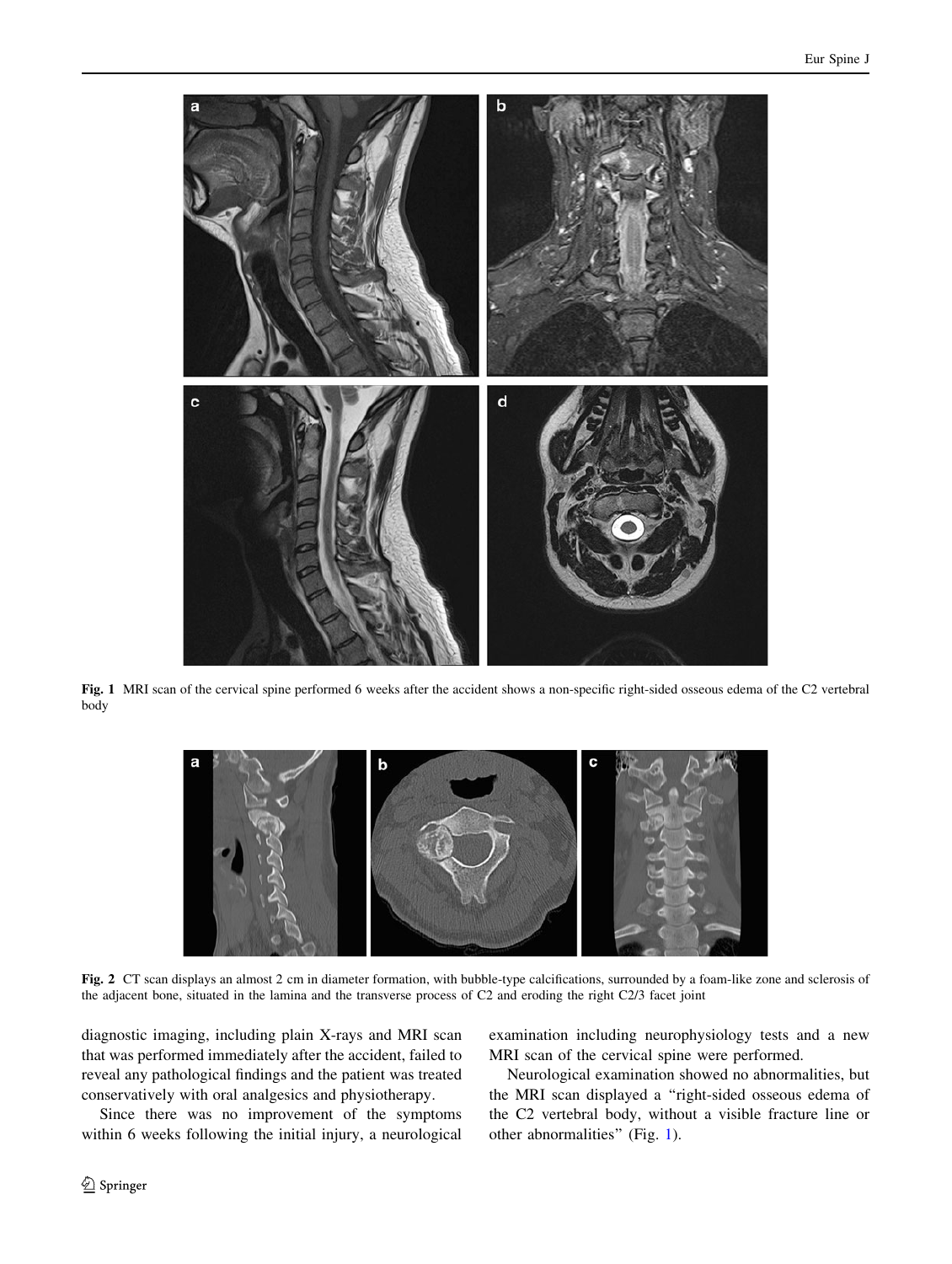The subsequently performed CT scan demonstrated an almost 2 cm in diameter formation, situated in the lamina and the transverse process of C2. The mass displayed bubble-type calcifications and was almost completely surrounded by a foam-like zone. The adjacent bone appeared to be sclerotic, while there were no visible fresh fracture lines (Fig. [2\)](#page-1-0).

According to these findings, the suspicion of a benign tumor, like osteoblastoma was raised and the decision for surgical treatment and removal of the tumor was made.

Because of the very close vicinity of the tumor to the vertebral artery and the common hypervascularity of such tumors, a CT-Angiography of the neck was performed a week prior to scheduled surgery to further assess the tumor and assist surgical planning. The angiography showed that the osteolytic formation with the sclerotic periphery and the central ossification caused a narrowing of the right C2 transverse foramen, with displacement but without infiltration or stenosis of the right vertebral artery (Fig. 3).

Diagnostic imaging section: Figs. [1a](#page-1-0)–d, [2](#page-1-0)a–c and 3a–d

# Historical review of the condition, epidemiology, diagnosis, pathology, differential diagnosis

Osteoblastoma is a rare, benign bone tumor that occurs in the spine approximately 32–46 % of the time, accounts for approximately 1 % of all primary bone tumors and 5 % of spinal tumors  $[1, 2]$  $[1, 2]$  $[1, 2]$  $[1, 2]$ . The mean age at presentation in the largest series studied was 20.4 years, with a range of 6 months to 75 years. The male:female patient ratio is 2:1. [\[3](#page-7-0), [4](#page-7-0)].

Osteoblastoma commonly affects the vertebral column. Most of these lesions arise within the posterior elements of the spine. Vertebral body involvement rarely occurs alone but may be involved via tumor extension through the pedicle [[3,](#page-7-0) [5](#page-7-0), [6\]](#page-7-0). The vertebral body may be more commonly affected in the cervical spine. Apart from the spine,



Fig. 3 CT-angiography reveals that the tumor causes a narrowing of the right transverse foramen, with displacement but without infiltration or stenosis of the right vertebral artery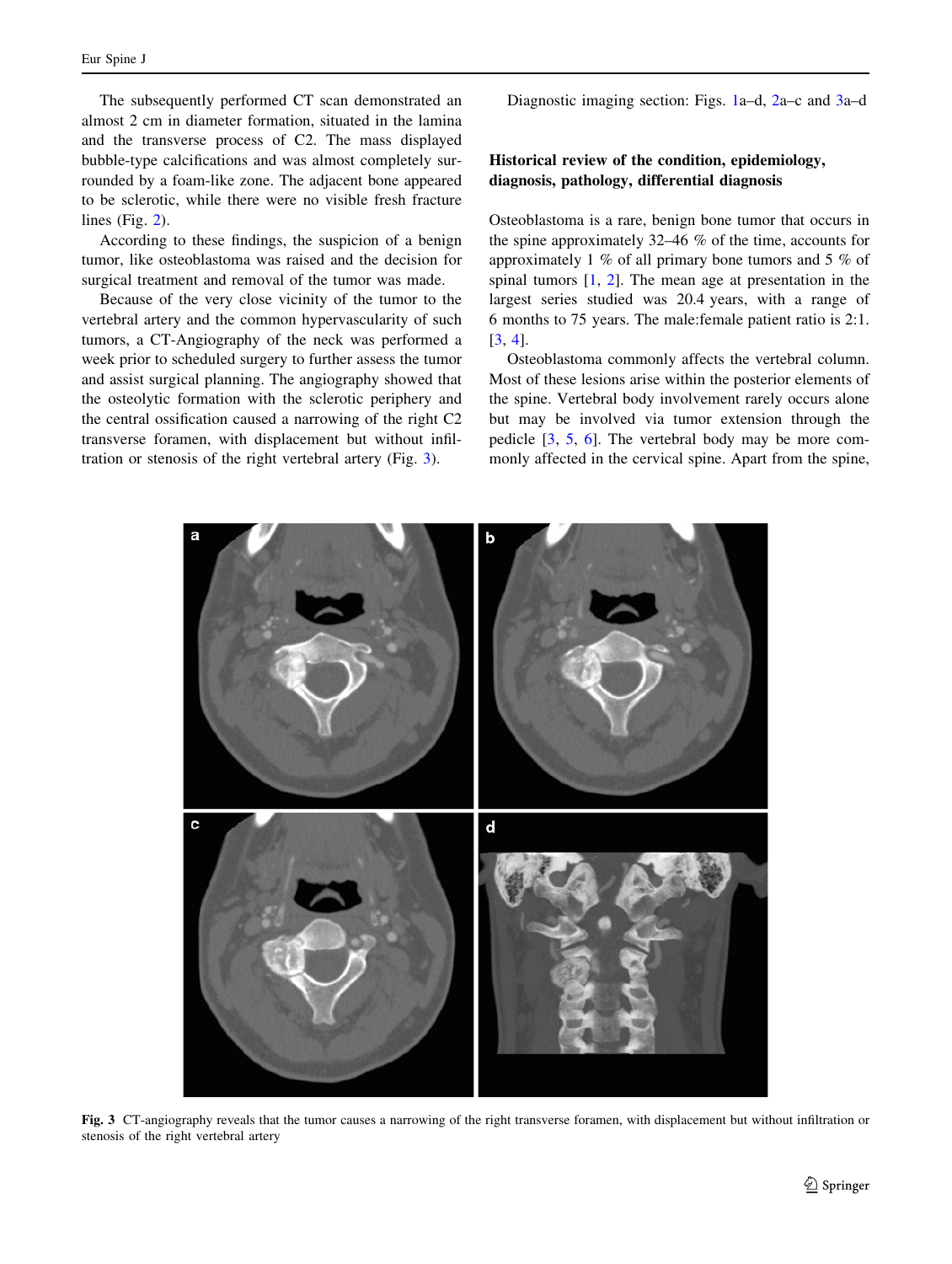<span id="page-3-0"></span>equally common locations  $(30 \%)$  are the long bones, typically the femur and the tibia [\[1](#page-7-0)].

Jaffe was the first to describe osteoid osteoma in 1935, and afterward Jaffe and Linctenstein independently defined benign osteoblastoma as a different entity in 1956 [\[7](#page-7-0)]. Some distinguish the two based on size with lesions less than 1.5 cm classified as osteoid osteoma, and those larger than 1.5 cm considered osteoblastoma [[8\]](#page-7-0).

Osteoblastoma is histologically similar to osteoid osteoma, but osteoblastoma occurs in slightly older patients, has a greater propensity for the spine and is more biologically aggressive, with a tendency to form a less sclerotic but more expansive mass [[9,](#page-7-0) [10\]](#page-8-0), often eroding through spinal cortical bone and creating large soft tissue masses [\[5](#page-7-0), [8,](#page-7-0) [11,](#page-8-0) [12](#page-8-0)]. The nidus, characteristic of osteoid osteoma, is not found in osteoblastoma. Some osteoblastomas can be aggressive with a tendency to local recurrence and sometimes metastasis [[12\]](#page-8-0). They can even develop a malignant transformation to osteosarcoma or sometimes the osteosarcoma can be misdiagnosed as an osteoblastoma [[9\]](#page-7-0).

The most important symptoms in patients with osteoid osteoma and osteoblastoma are a resistant localized neck or back pain and stiffness in the spine [\[7](#page-7-0), [11](#page-8-0)]. The pain caused by an osteoblastoma is neither so severe at night nor relieves with aspirin, as does the pain caused by osteoid osteoma [\[9](#page-7-0), [10,](#page-8-0) [13\]](#page-8-0).

These general symptoms are often present for longer than 12 months prior to diagnosis. Delayed diagnosis occurs because initial symptoms are often nonspecific and osteoblastoma accounts for less than 1 % of all bone



Fig. 4 The performed intraoperative CT scan shows a tiny remnant of the tumor, lying just anteriorly to the vertebral artery

Fig. 5 Control X-rays 6 weeks post operative demonstrate a correct implant positioning

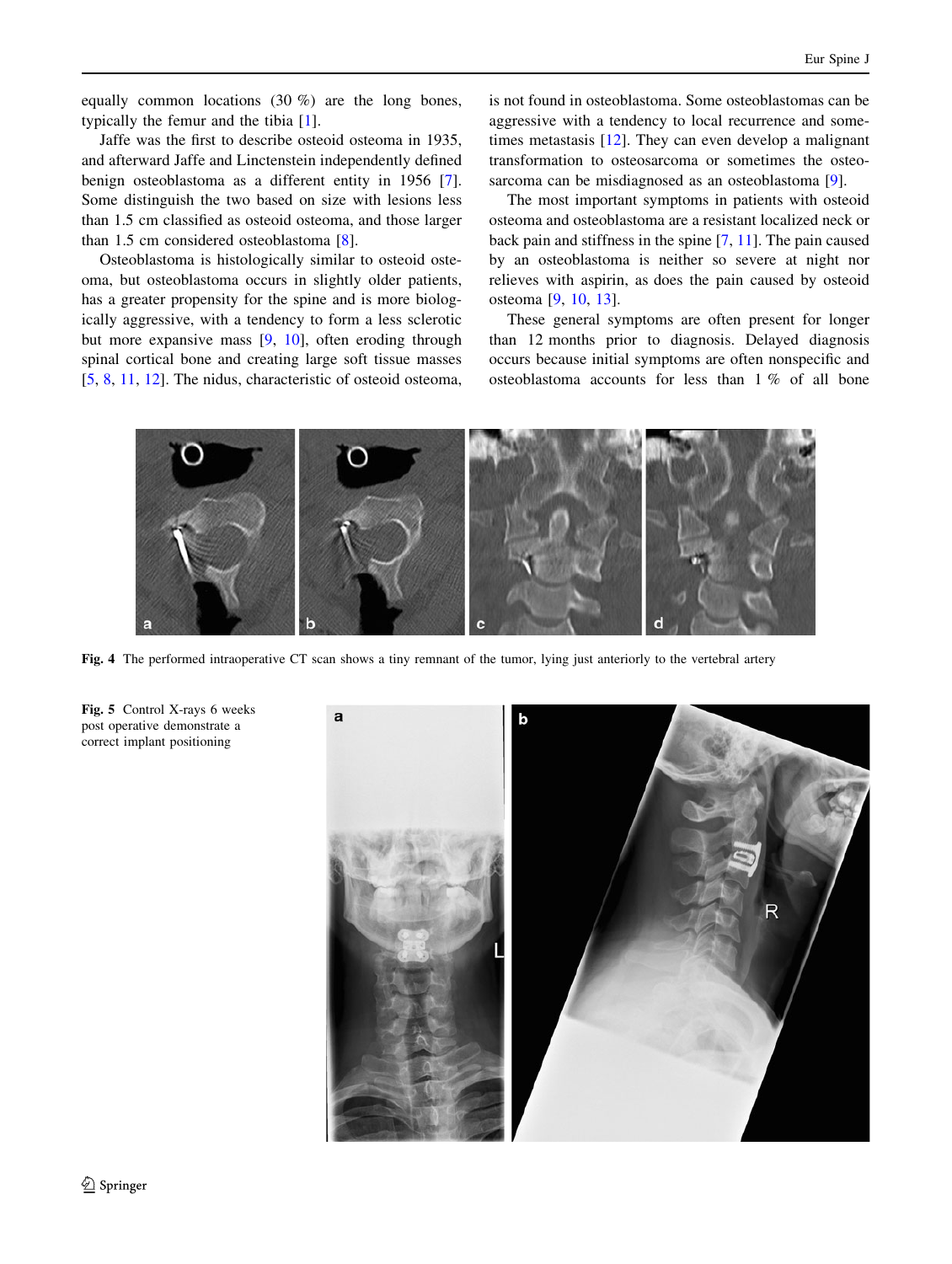<span id="page-4-0"></span>tumors [\[5](#page-7-0)]. Since in osteoblastoma pain is often accompanied by bone destruction and a bigger tumoral mass, the appearance of painful scoliosis or torticollis is more common [\[14](#page-8-0)] and the incidence of accompanying neurological deficits is higher [\[3](#page-7-0), [7](#page-7-0), [15](#page-8-0)].

Imaging modalities used to diagnose osteoid osteoma and osteoblastoma are primarily CT and MRI. Additional studies include plain X-ray and bone scan. Plain X-rays are more useful in the detection of osteoblastomas, but may miss small neoplasms [[3,](#page-7-0) [8,](#page-7-0) [10,](#page-8-0) [11](#page-8-0)]. CT scan will delineate the location and osseous involvement of the mass and MRI will provide appreciation of the effect on soft tissues and neural elements [\[12](#page-8-0), [16](#page-8-0)] but sometimes MRI images may over-diagnose the limits of the tumor [[9\]](#page-7-0).

If the diagnosis is uncertain or the CT and MRI are negative and there is clinical suspicion for an osteoblastoma, a technetium bone scan can be obtained [[9\]](#page-7-0).

The differential diagnosis in similar cases includes osteoblastoma, osteoid osteoma, tumoral calcinosis, aneurysmal bone cyst, exuberant callus, and osteochondroma [\[17](#page-8-0)]. Age, duration of pain and spine deformation, location of the lesion in the vertebra, imaging characteristics, tumor

vascularity and pathology all have to be weighed up, even though not one of them is characteristic or specific for one of the above lesions [\[17](#page-8-0)].

# Rationale for treatment and evidence-based literature

Expansively growing cervical spine osteoblastomas are rare, but can cause severe neurological damage as a result of their anatomical relationship to nerve structures. Moreover, cerebral vessels, especially the vertebral artery, are often covered by tumor tissue [[1\]](#page-7-0). So, cervical osteoblastomas are treated for persistent pain, increase in size, or presence of a neurological deficit.

The goal of surgery for lesions involving the cervical spine is complete tumor removal and restoring functional stability. This is often accomplished with minimal morbidity despite the close proximity to vital neurovascular structures [[18\]](#page-8-0).

The use of advanced techniques, like intraoperative CT or navigation systems, may assist in achieving complete tumor resection [[19\]](#page-8-0). Since the osteoblastoma is a



Fig. 6 CT scan performed shortly after surgery demonstrates the complete removal of the tumor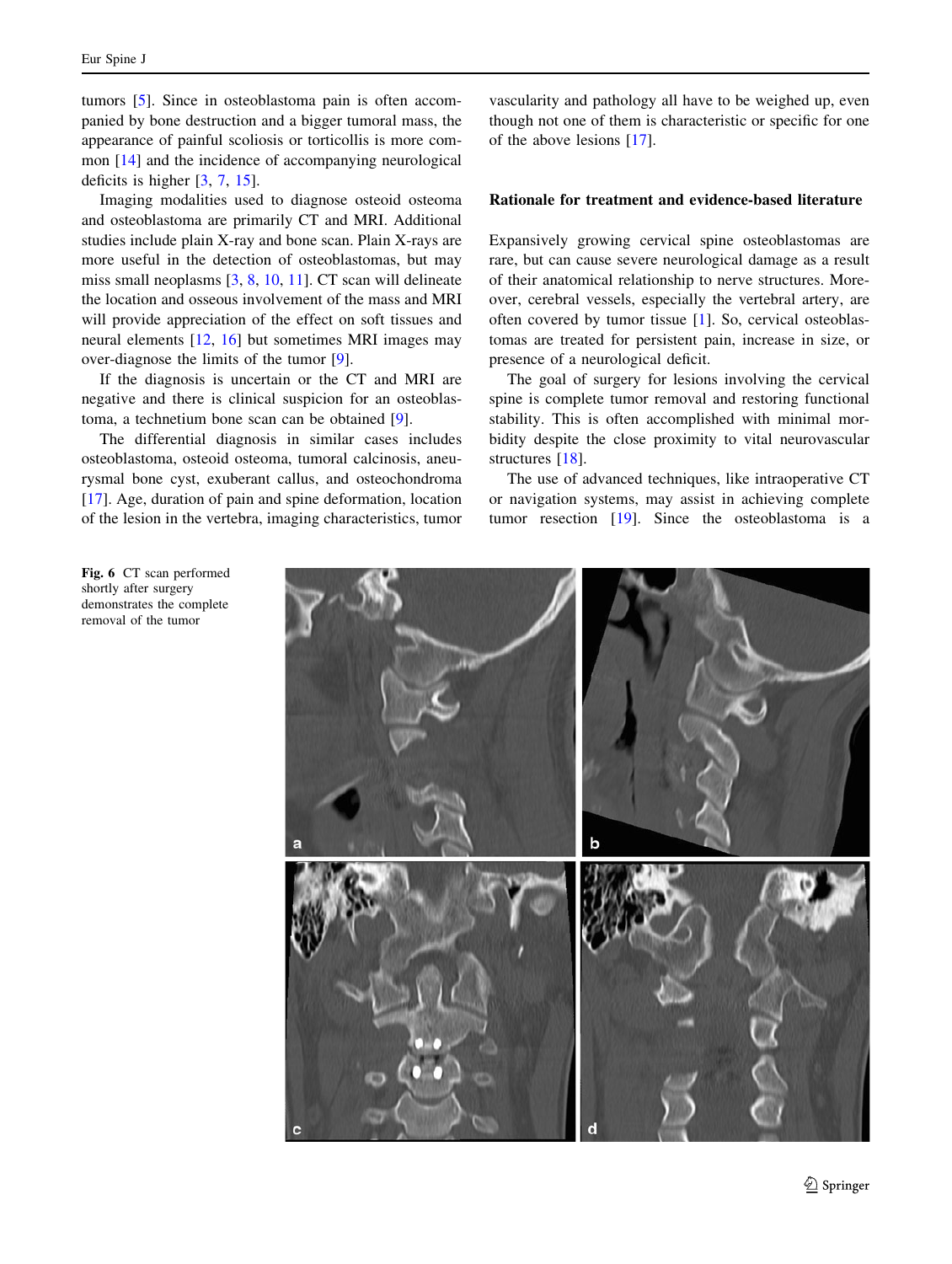<span id="page-5-0"></span>hypervascularized tumor, preoperative embolization has been suggested as a tool to decrease intraoperative blood loss, reduce the incidence of tumor recurrence, and facilitate the total resection of the tumor mass [[3,](#page-7-0) [9,](#page-7-0) [18](#page-8-0)]. However, this strategy has not been adopted universally regardless of the lesion's vascularity [\[13](#page-8-0)].

Open surgery remains the treatment of choice of this lesion with a good prognosis when the complete resection is achieved. The most important factor to achieve a complete resection is an exact evaluation [[9,](#page-7-0) [10](#page-8-0), [12,](#page-8-0) [18](#page-8-0)]. Sometimes the tumor may present extensions to the paraspinal space that can impede the complete resection [\[9](#page-7-0), [10](#page-8-0)].



Fig. 7 6 months post operative control CT displays a solid C2–3 fusion without any indication for tumor recurrence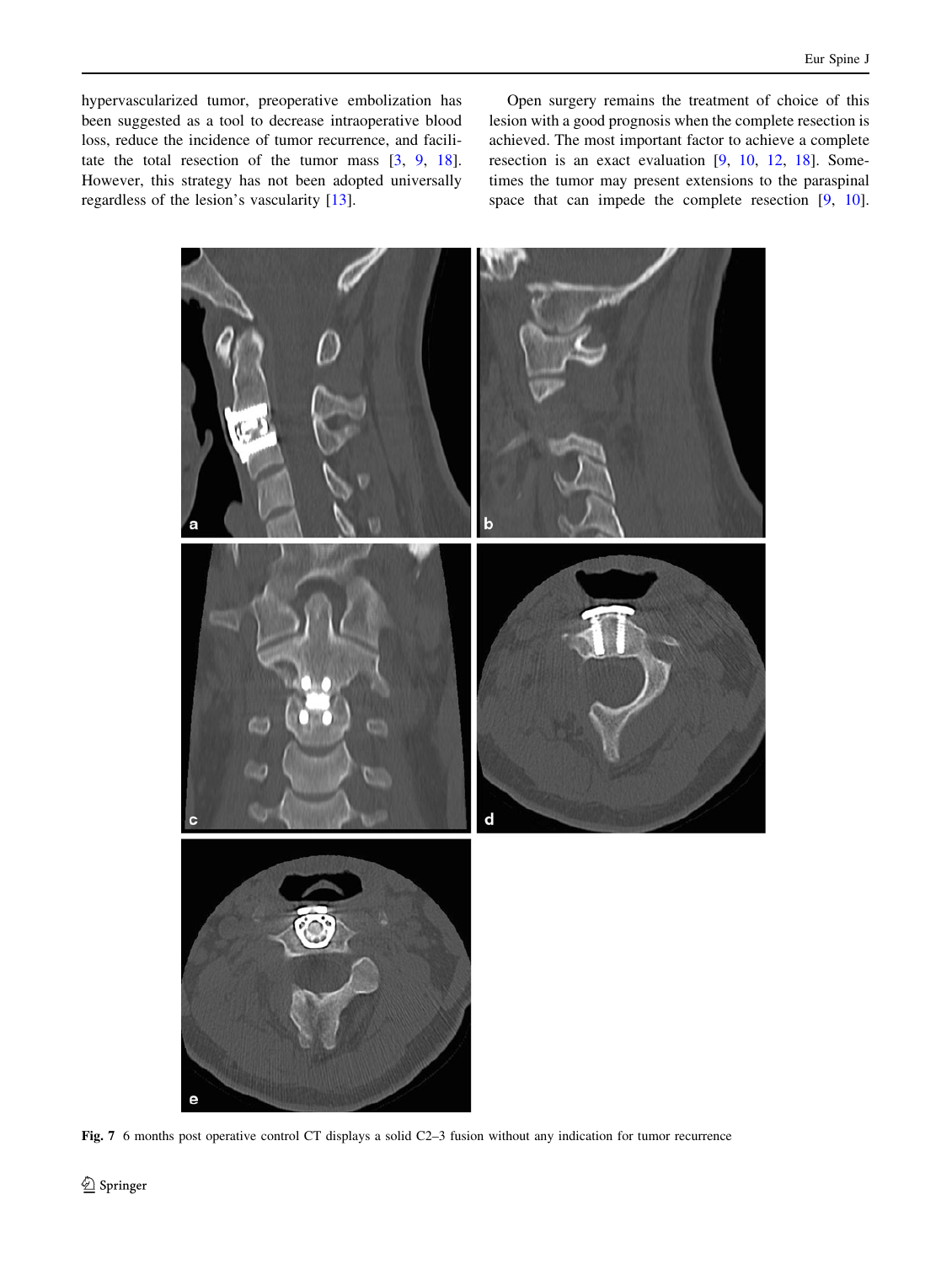<span id="page-6-0"></span>Surgical treatment typically consists of marginal excision of the tumor mass with an edge of surrounding healthy tissue, decompression of adjacent neuronal structures, taking into consideration the close proximity of the vertebral arteries, followed by bone-defect filling and

instrumented fusion if necessary. When the resection involves extended areas of the intervertebral articulations or pedicles, a stabilization and intervertebral fusion should be performed in order to avoid instability [[1,](#page-7-0) [9](#page-7-0), [10,](#page-8-0) [12](#page-8-0), [18\]](#page-8-0).



Fig. 8 18 months post operative control MRI lacks any indication for tumor recurrence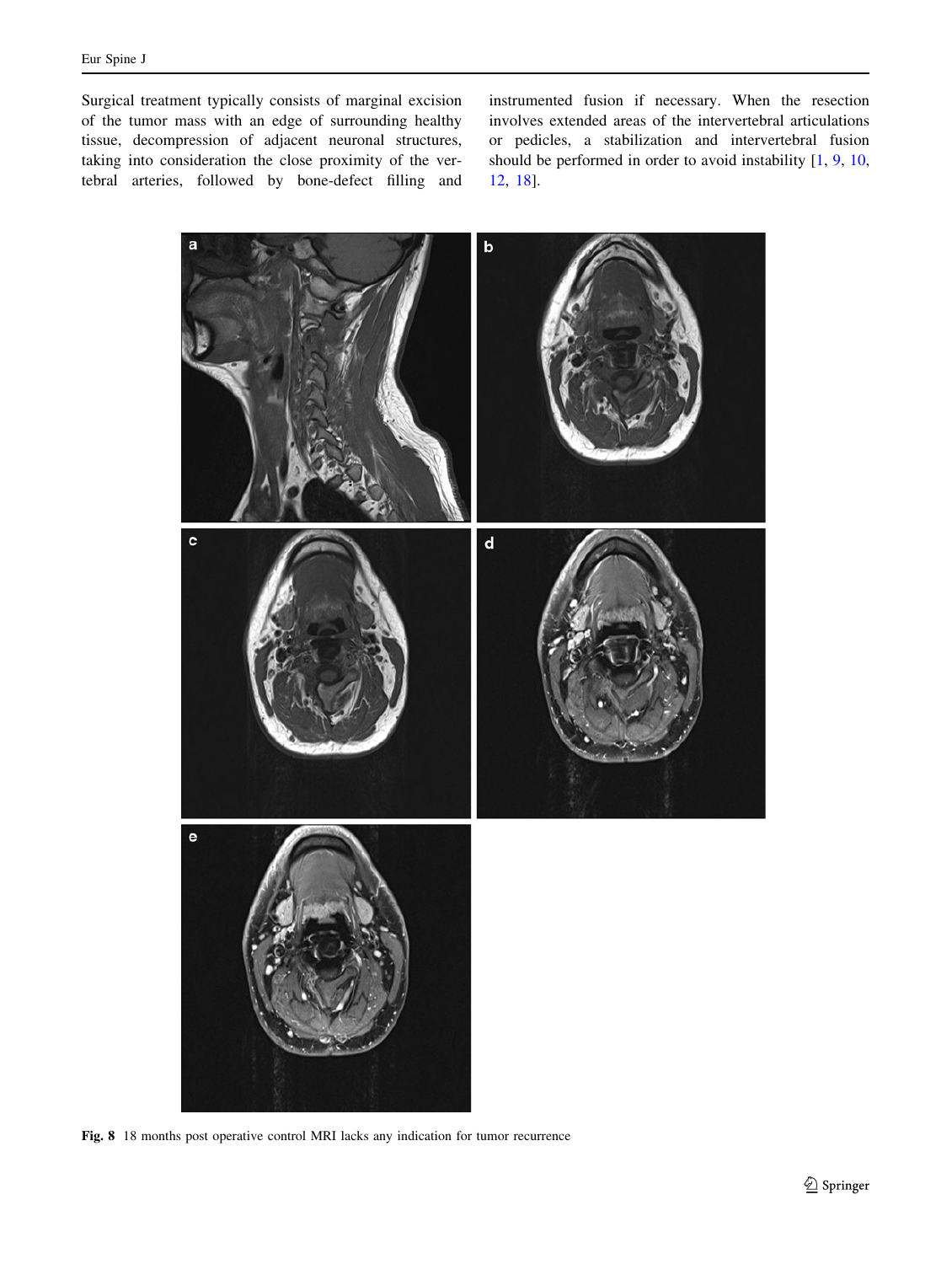<span id="page-7-0"></span>Atypical mass location, frequent local aggressiveness and proximity to the spinal cord and vertebral arteries often require a non-standardized surgical strategy for removal and segmental reconstruction of cervical osteoblastomas.

Radiotherapy is reserved for patients with tumors that are impossible to be completely resected or for tumors that continue to grow. The risk of potential malignant transformation after the radiation has been described [\[12](#page-8-0), [18\]](#page-8-0).

Marginal resection followed by instrumented fusion reconstruction was successful in preventing spinal defor-mity or tumor recurrence [[12,](#page-8-0) [18](#page-8-0)].

However, despite complete tumor removal, lesions tend to recur in approximately 10 % of the patients, with increased recurrence rates reported in cases of partial tumor removal [[11,](#page-8-0) [12](#page-8-0), [18](#page-8-0)].

# Procedure

With use of MAYFIELD-tongs and the patient in prone position a midline incision was performed following image intensifier level confirmation. The C2 and C3 lateral masses, as well as the dorsal part of C1 were exposed.

A raised osseous structure on the dorsal surface of C2 was identified as indicative of the underlying tumor, while the C2/3 facet joint could not be adequately separated.

A medially beginning osteotomy of the C2 lamina was performed, using a precise ultrasonic scalpel (Sonopet Ultrasonic Aspirator, Stryker, Kalamazoo, MI, USA), followed by an osteotomy of the C3 lateral mass, trending parallel to the C3/4 facet joint, thus leaving this unaffected. After exposing the lateral atlantoaxial joint without invading the joint capsule, the cranial border of the resection was defined and the respective osteotomy was performed. The tumor mass was removed in piecemeal fashion, displaying the dural sack and the exiting right C3 nerve root, which was completely exposed through a foraminotomy. Through further tumor mass removal the vertebral artery was exposed circumferentially, while the lateral atlantoaxial joint was spared. Finally, tumor tissue was removed from the right dorsolateral end of C2 vertebral body.

The performed intraoperative CT scan (Fig. [4\)](#page-3-0) showed a tiny remnant of the tumor, lying just anteriorly to the vertebral artery. Following the CT scan, the artery was mobilized further medially and the last tumor remnants were removed.

Upon completion of the tumor removal, the dural sack, the C3 nerve root and the vertebral artery were completely exposed, while the facet joints C1/2 and C3/4 were spared.

Following that, the patient was placed in a supine position and a C2/3 ACDF with use of a titanium cage (SYNCAGE C, Synthes, Umkirch, Germany) filled with fully synthetic cancellous bone graft substitute (pure

b-tricalcium phosphate) (chronOS, Synthes) and an angular stable, locking plate (CSLP, Synthes) was performed in a typical fashion. Postoperative control X-rays demonstrated a correct implant positioning (Fig. [5\)](#page-3-0).

Procedure imaging section: (Figs. [4](#page-3-0)a–d, [5a](#page-3-0), b).

#### Outcome, follow-up

Histological examination confirmed the diagnosis of an osteoblastoma. Postoperatively, the patient was neurologically intact and he was mobilized the day after surgery, placed in a Miami collar. He reported a significant subsidence of his symptoms. The CT and MRI scans performed shortly after surgery manifested the complete removal of the tumor, as well as the lack of any neural element compression (Fig. [6](#page-4-0)a–d). At 6 and 18 months postoperatively, performed CT and MRI scans demonstrated a solid fusion, without any indication of tumor recurrence (Figs. [7](#page-5-0)a–e, [8](#page-6-0)a–e). The patient is almost completely free of symptoms and has returned to his previous level of activity. He will receive annual CT and MRI scans for the next several years to screen for possible tumor recurrence.

Acknowledgments No funding of any kind was received by any of the authors for this study.

Conflict of interest There is no actual or potential conflict of interest in relation to this article.

#### References

- 1. Kandziora F, Pingel A (2010) Posterior-anterior resection of a cervical spine osteoblastoma. Eur Spine J 19(6):1041–1043
- 2. Gutteck N, Mendel T, Held A, Wohlrab D (2010) Cervical spine osteoblastoma in children: selective diagnostics as the basis for effective surgical management. Orthopade 39(1):92–96
- 3. Samdani A, Torre-Healy A, Chou D, Cahill AM, Storm PB (2009) Treatment of osteoblastoma at C7: a multidisciplinary approach. A case report and review of the literature. Eur Spine J 18(Suppl 2):196–200
- 4. Knoeller SM, Uhl M, Adler CP, Herget GW (2004) Differential diagnosis of benign tumors and tumor-like lesions in the spine. Own cases and review of the literature. Neoplasma 51(2):117–126
- 5. Lucas DR, Unni KK, McLeod RA, O'Connor MI, Sim FH (1994) Osteoblastoma: clinicopathologic study of 306 cases. Hum Pathol 25(2):117–134
- 6. Tripathy P, Sarkar S, Maiti B (1999) Osteoblastoma of dorsal spine: a case report. Neurol India 47(4):330–331
- 7. Kaner T, Sasani M, Oktenoglu T, Aydin S, Ozer AF (2010) Osteoid osteoma and osteoblastoma of the cervical spine: the cause of unusual persistent neck pain. Pain Physician 13(6): 549–554
- 8. McLeod RA, Dahlin DC, Beabout JW (1976) The spectrum of osteoblastoma. AJR Am J Roentgenol 126(2):321–325
- 9. Combalia Aleu A, Popescu D, Pomes J, Palacin A (2008) Longstanding pain in a 25-year-old patient with a non-diagnosed